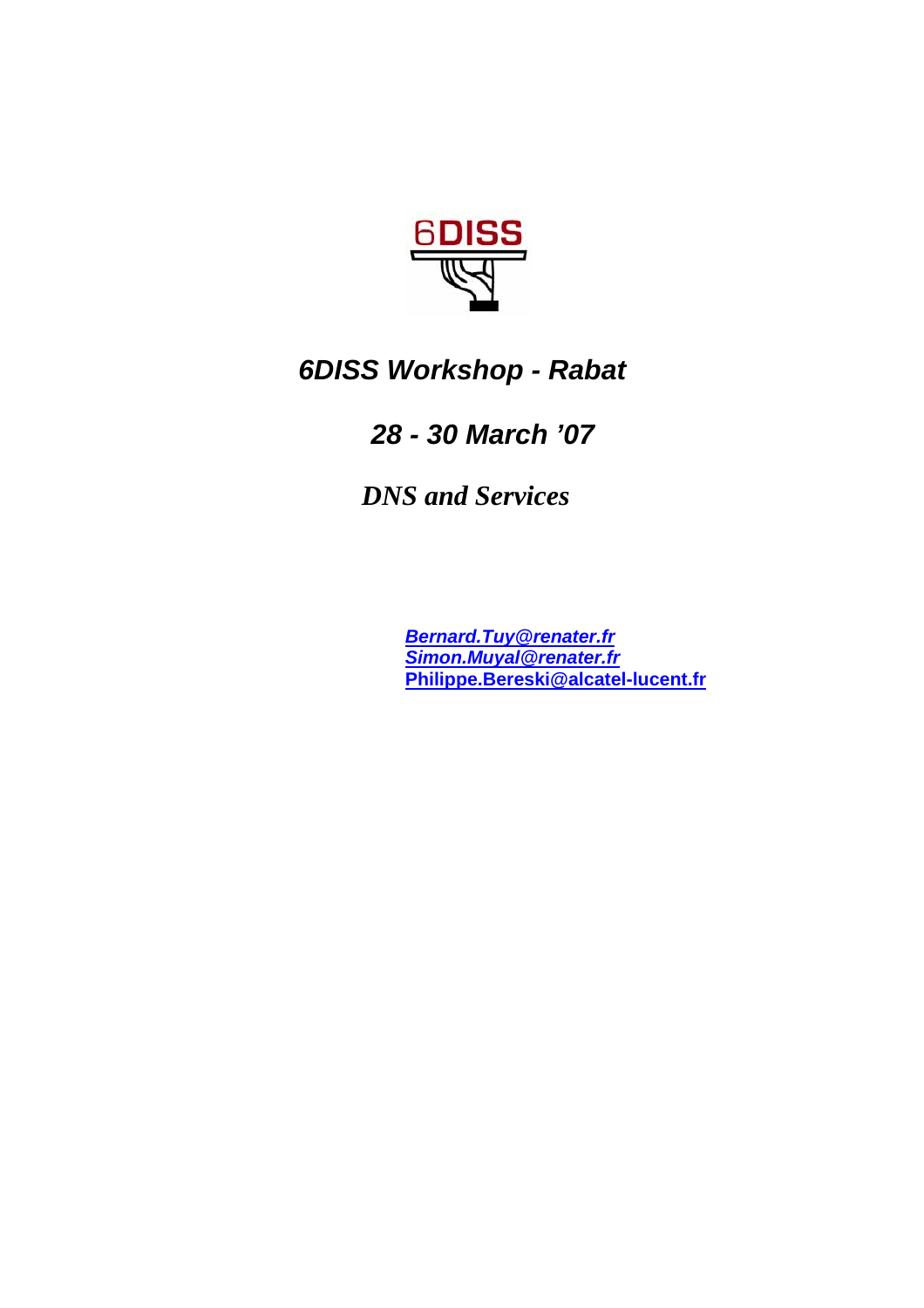## **Laboratory Exercise:** *Services*

#### **Objectives**

In this laboratory exercise you will complete the following tasks:

- *Configure and run an IPv6 (virtual) web server*
- *Configure and run an IPv6 ftp server*
- *Test services with IPv6 clients (web, ftp)*

### **Visual Objective**

The following figure shows the topology of the current laboratory.



**Figure 1:** Scenario topology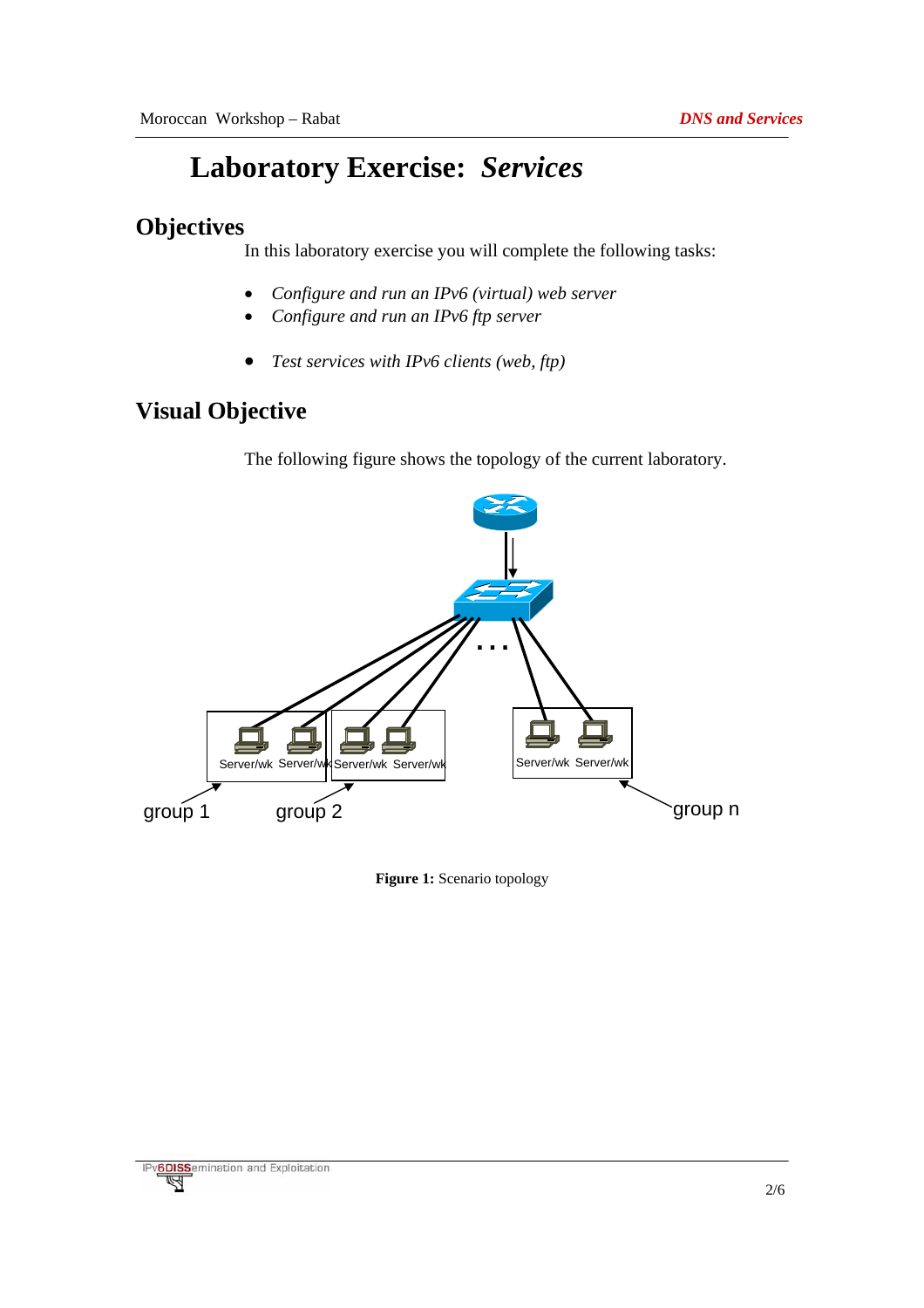#### **Setup/Scenario**

*For this hands-on, you will work by binomial (server/workstation). In the server, you will configure the services. The workstation will be used to check that the services are running well. For this, you will install client applications like web browsers, ftp clients, etc. The server and the workstation are running a Linux distribution. For each PC, you will install the server and client applications.* 

**Step 1** *- Configure the following IPv6 address in your eth0 interface and update the DNS server according your addresses:* 

| Group/PC | <b>IPv6</b> Address         |  |  |  |  |
|----------|-----------------------------|--|--|--|--|
| 1/1      | 2001:DB8:CAFE:1111::0011/64 |  |  |  |  |
| 1/2      | 2001:DB8:CAFE:1111::0012/64 |  |  |  |  |
| .        | .                           |  |  |  |  |
| N/M      | 2001:DB8:CAFE:1111::00NM/64 |  |  |  |  |

| With: N groupID and $M = 1$ or 2 (PCs in the group) |  |
|-----------------------------------------------------|--|
|-----------------------------------------------------|--|

#### **Task 1: Server Configuration: Configure and launch a web server (apache2)**

- **Step 1:** Install apache2 *~#apt-get install apache2*
- **Step 2:** In /etc/apache2/ directory, check that the file ports.conf is not IPv4 specific:

**e.g:** *Listen 80* 

**remark:** With this configuration, the web server will listen IPv4 and IPv6 addresses. If you want that web server only listen IPv6 addresses you have to specify the web server IPv6 address in ports.conf:

```
 e.g: Listen [2001:db8:CAFE:1111::nm]:80
```
- **Step 3:** Launch apache2 daemon: */etc/apache2#apache2ctl start*
- **Remark:** The configuration of IPv6 virtual hosts is similar to IPv4 configuration: In */etc/apache2/sites-enabled/default* file, you have to specify the IPv6 web server address and update the DNS server: Here is an example (The DNS has to be updated: two names for the same server)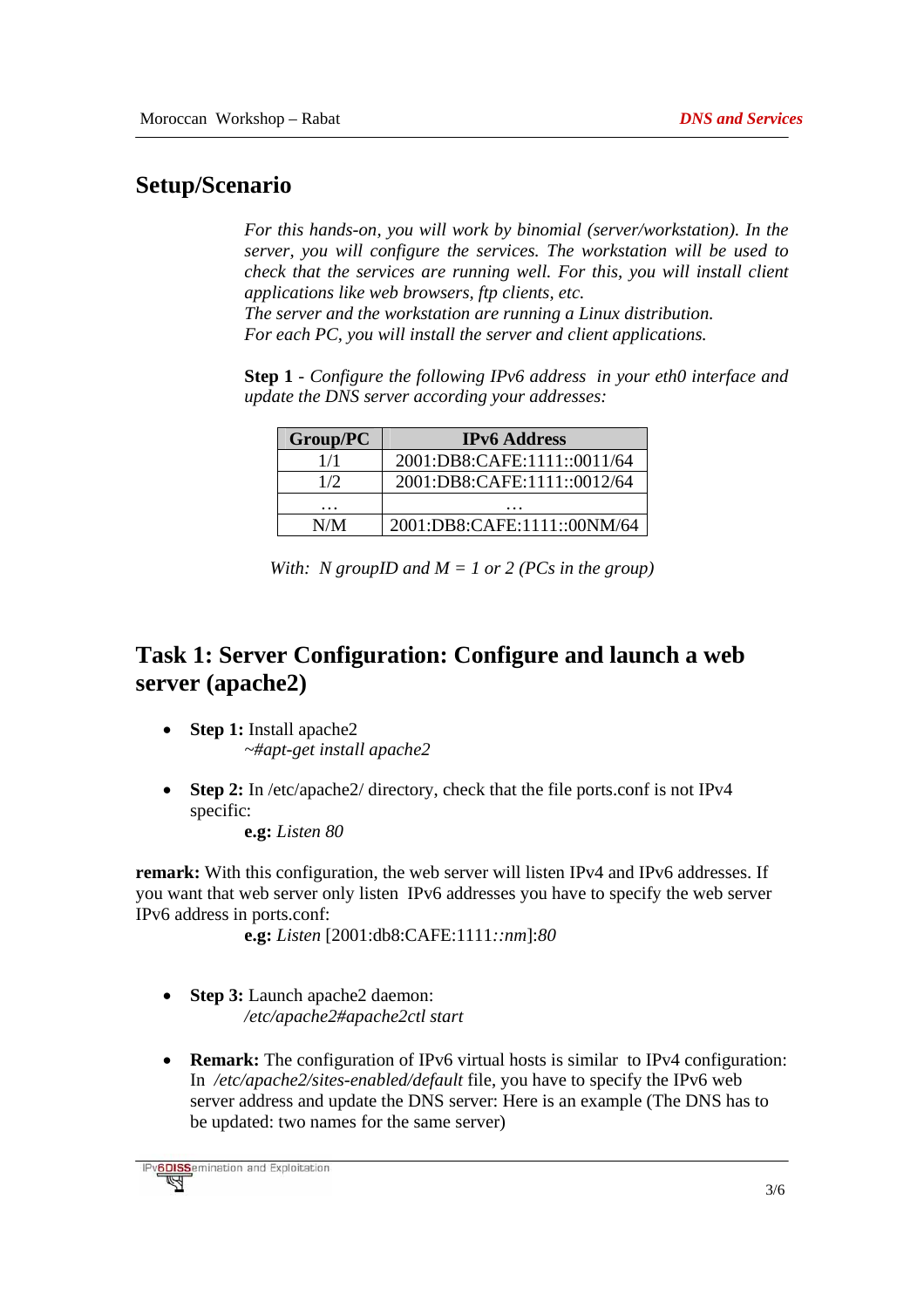*NameVirtualHost [*2001:db8:CAFE:1111*::nm]:80 NameVirtualHost 192.168.X.Y:80* 

```
<VirtualHost [2001:DB8:CAFE:1111::nm]:80 192.168.x.y.:80> 
   ServerName webA-M.groupN.rabat.6diss.org 
   DocumentRoot /www/ 
</VirtualHost>
```

```
<VirtualHost [2001:DB8:CAFE:1111::nm]:80 192.168.1.1:80> 
   ServerName webB-M.groupN.rabat.6diss.org
   DocumentRoot /www/rabat 
</VirtualHost>
```
#### **Task 2: Server Configuration: Configure and launch an FTP server**

- **Step 1:** Install the IPv6 compliant FTP server Proftpd *~#apt-get install* proftpd
- **Step 2:** Launch the FTP server *~# proftpd&*

#### **Task 1': Workstation configuration: install and test a web browser** *(parallel task with Task 1)*

- **Step 1**: Download and install a web browser supporting IPv6 Download and Install Firefox (http://www.mozilla.org/firefox/)
- **Step2:** Check that you can reach the web server in IPv6 (of your neighbor) After having installed Firefox, try to access the web server of your group using IPv6 support. To do that, you must use this syntax: http://[ 2001:DB8:CAFE:1111::NM]

| Coogle - Mozilla Firefox                            |         |  |  |                                       |  |  |
|-----------------------------------------------------|---------|--|--|---------------------------------------|--|--|
| Fichier                                             | Edition |  |  | Affichage Aller à Marque-pages Outils |  |  |
| <b>EXICE 1111:11</b> http://[2001:db8:CAFE:1111::1] |         |  |  |                                       |  |  |
|                                                     |         |  |  |                                       |  |  |

The square brackets avoid the confusion with the ":" of protocol, address and the port number.

• **Step 3:** Analyse with wireshark the packets and check that the TCP connection on port 80 is over IPv6.

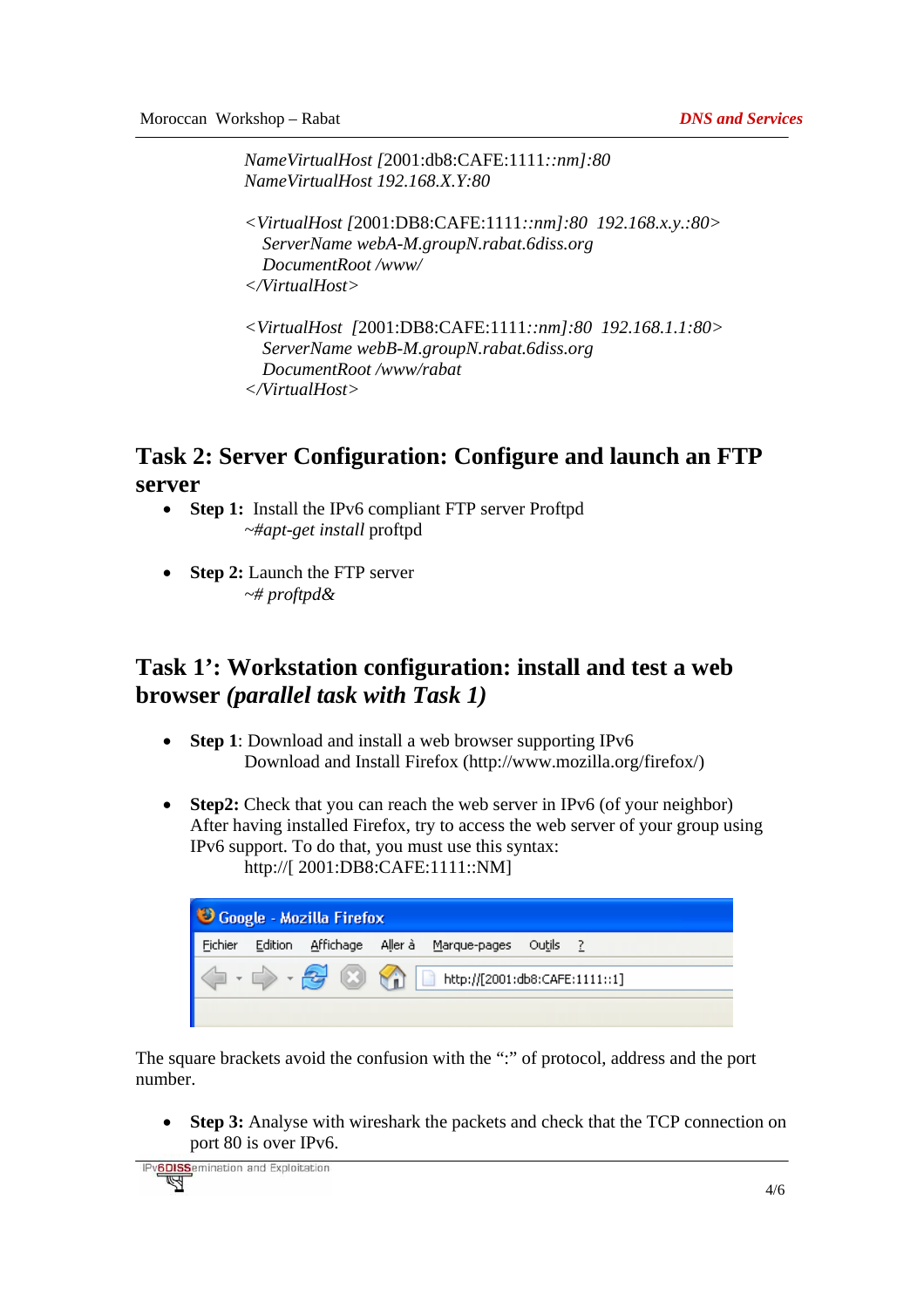- **Step 4:** Test that you can aslo access the web server with IPv4 address
- **Step 5:** Modify the web server configuration to only listen in the IPv6 address: *Listen* [2001:DB8:CAFE:1111::NM]:*80*
- **Step 6:** Check that you can only access the web service with IPv6 address.

#### **Task 2': Workstation configuration: install and test an FTP client** *(parallel task with task 2)*

- **Step 1**: Download and install an IPv6 FTP client
	- Download and install Filezilla (http://filezilla.sourceforge.net)
	- Check that IPv6 is enable:



| <b>FileZilla Options</b>   |                                                                          |
|----------------------------|--------------------------------------------------------------------------|
| <b>Connection</b>          | Connection                                                               |
| Ξ۰                         | FileZilla                                                                |
| Firewall settings          | Keep Alive Settings                                                      |
| Proxy settings             | $\triangleright$ Enable the Keep Alive system                            |
| FTP proxy settings         | Send Keep Alive commands like "PWD", "REST 0", "TYPE A", "TYPE I"        |
| GSS support                | at random intervals between.                                             |
| Directory cache            | 15                                                                       |
| ⊟ Ident server             | 30                                                                       |
| ≔ SFTP settings            | and                                                                      |
| File transfer settings     | seconds.                                                                 |
| -- ASCII/Binary            | <b>Timeout Detection</b>                                                 |
| Speed Limit                | 30                                                                       |
| Compression                | If zero bytes are transfered within                                      |
| Interface settings         | seconds,                                                                 |
| ⊟∙                         | assume that the connection timed out and disconnect.                     |
| └─ Local file list         | <b>Retry Settings</b>                                                    |
| Remote file list           | When disconnected from server during transfer, wait                      |
| Language                   | 5                                                                        |
| Miscellaneous              | 5.                                                                       |
| $\checkmark$               | seconds between login attempts and try again up to                       |
| ma e destaca e o español e | times.                                                                   |
| 0K                         | Enable IPv6 support (works only under Windows XP / 2003 Server or newer) |
| Cancel                     | anon@                                                                    |
| Help                       | Default password for anonymous logins:                                   |

• **Step2:** Check that you can reach the ftp server in IPv6